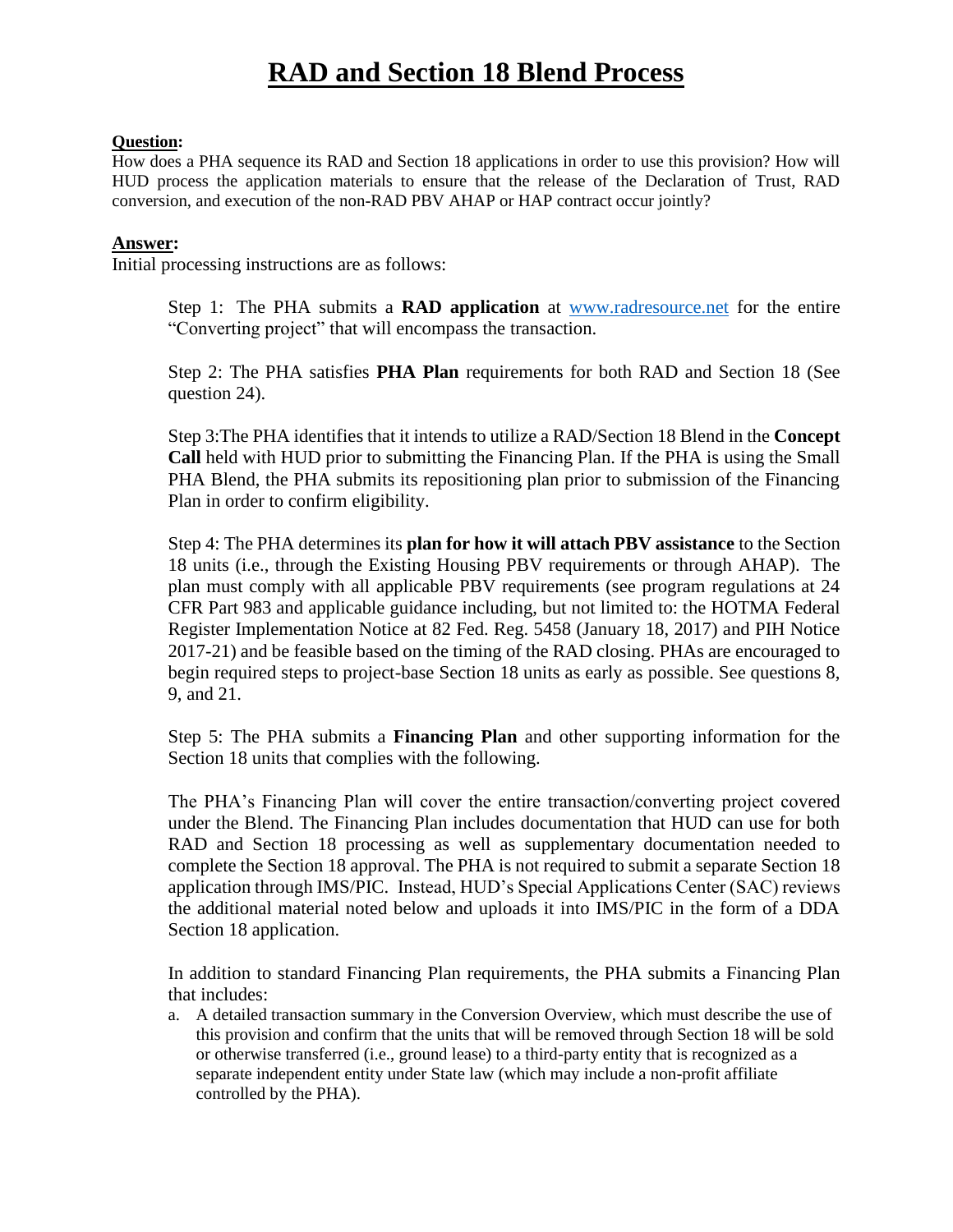- b. A cash flow pro forma that reflects the income and expenses of the total project, i.e., for the RAD and non-RAD units.
	- a. Capital Funds sources that, on a pro-rata basis, do not exceed the development budget, e.g., in a transaction seeking a 60/40 RAD/Section 18 construction blend, any Capital Fund contributions cannot exceed 60% of the development budget in a transaction with 60% of the units in RAD and 40% of the units as Section 18. This does not apply in the case of a PHA that will no longer have ACC units as a result of the RAD/Section 18 Blend or that will have less than 50 units remaining and have initiated procedures to dispose of their final ACC units.[1]
	- b. A Capital Needs Assessment covering the whole property. The hard construction costs in the Uses will be used to determine whether the project qualifies for the Construction Blend.
	- c. A Sources and Uses covering the whole property.
	- d. Any applicable front-end civil rights reviews completed for the entire property.
	- e. An Environmental Review for the whole project.
	- f. A RAD Initial Year Funding Tool that is correctly sized to include only the RAD units.
	- g. Utility allowance schedule reflecting the projected utility allowances following the completion of rehab or construction, which will be used to prepare the CHAP amendment.

Supplemental Section 18 materials. The PHA also submits certain materials needed for a complete Section 18 application that are not already required by RAD. Specifically, the PHA submits the following material to the RAD Resource Desk no later than its submission of the Financing Plan :

- a. List of units (by address, unit type, and PIC number) that designate which units will be removed through Section 18 and which units will be removed by RAD. Spreadsheet format preferred.
- b. Evidence that the PHA described the Section 18 disposition in its PHA Annual Plan and the Field Office approved that PHA Annual Plan. For Qualified PHAs, a certification that they have discussed the Section 18 disposition at a public hearing. See question 24.
- c. A local government support letter. The PHA must consult local government on its proposal to apply for Section 18 for some units under a RAD/Section 18 Blend and secure a letter of support from the chief executive officer (i.e., mayor) of the local government.
- d. Evidence of consultation with any resident organization for the residents living in the Converting Projects and the Resident Advisory Board  $(RAB)^{[2]}$ ; and any written comments received from impacted residents, resident organizations, or the RAB, along with the PHA's responses to those comments.
- e. A Board resolution that approves the PHA's proposal to apply for Section 18 for some units under a RAD/Section 18 Blend. The resolution must be signed and dated after all resident and local government consultation has been completed.

<sup>[1]</sup>The PHA must estimate and plan for outstanding liabilities and costs and must follow Notice PIH 2016-23 or successor notice regarding the administrative activities required to terminate the ACC if it has no plans to develop additional public housing.

 $[2]$  Section 18 requires PHAs to consult with the resident organization(s) of the Converting Project (if any) and the RAB. However, the PHA may be able to satisfy these requirements as part of the RAD resident consultation process if the PHA specifically extends the consultation invitations to meetings, etc. to the required resident organizations and RAB.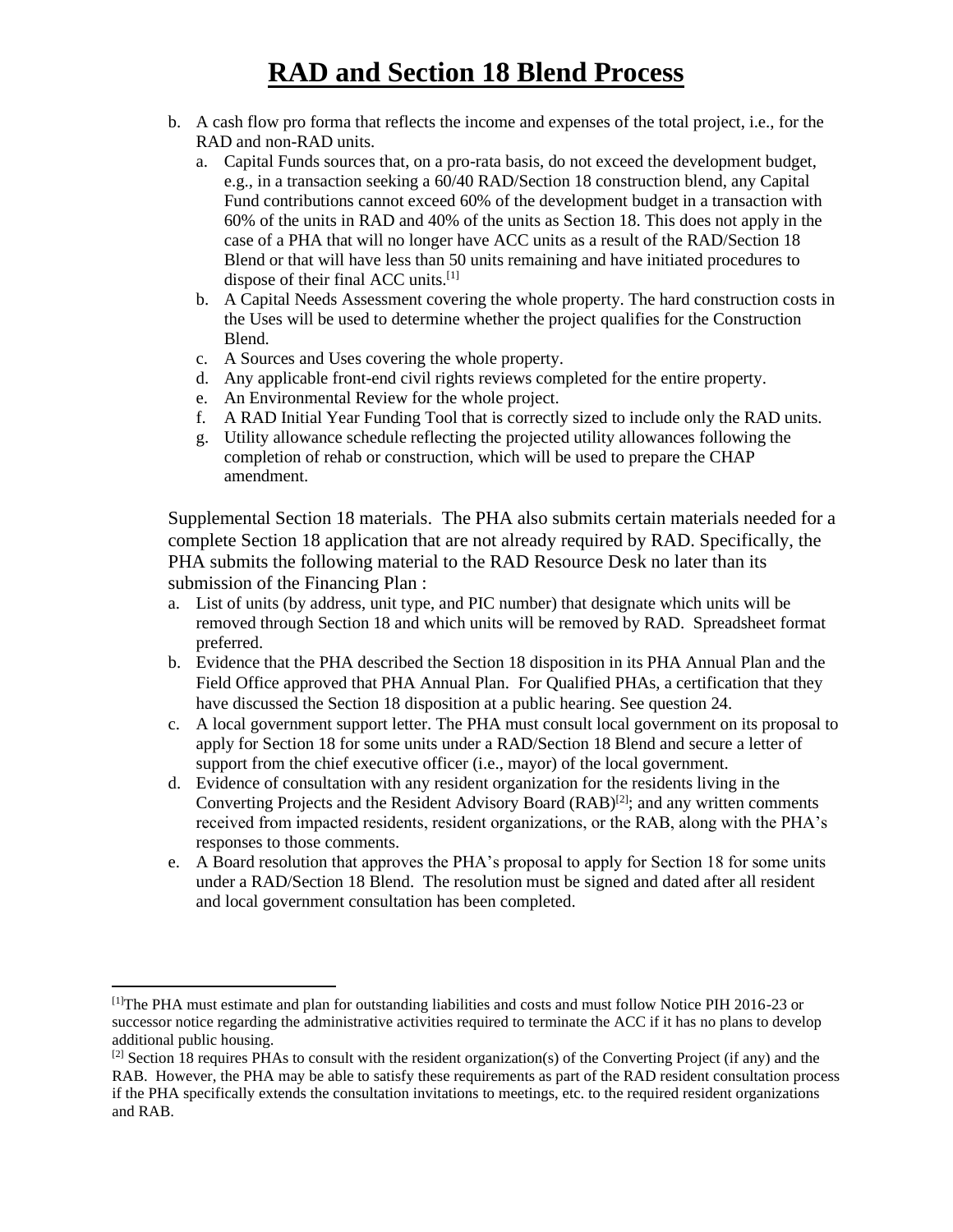PHAs are not required to submit the following items described in 24 CFR 970.7(b) since they will have been addressed through the RAD requirements:

- (i) evidence of environmental review the environmental review for the entire project will be completed through the RAD processing requirements;
- (ii) (timetable for the disposition the disposition will occur simultaneously with the RAD closing;
- (iii) a statement justifying the disposition the disposition is justified based on the project qualifying for the RAD/Section 18 Blend;
- (iv) a description of the method of disposition (i.e., ground lease, sale);
- (v) estimates of the gross and net proceeds the property's sale will be occur under RAD requirements and any proceeds from sale will be subject to requirements imposed through RAD; and
- (vi) evidence the PHA offered the property to sale to the eligible resident organizations (See also 24 CFR 970.9(b)(3)(ii)— (the PHA would be eligible to an exception to the offer of sale because it has a firm plan, as proposed in the Financing Plan, to replace the public housing units with low-income housing units (PBV units)).

PHAs can satisfy the Section 18 requirements for consulting with the impacted residents as part of the RAD consultation requirements. PHAs can also satisfy the Section 18 relocation plan requirements as part of the RAD Relocation Plan requirements, since the relocation benefits to all families must be the same. Please note that the PHA may not provide different relocation rights and benefits to residents of the project on the basis of whether they reside in a RAD unit or a Section 18 unit.

Step 6: Upon receipt of the Financing Plan requesting the use of the RAD/Section 18 Blend, HUD revises the CHAP, amends the RAD PIC removal application, and creates the Section 18 removal application. HUD uses the materials already submitted by the PHA to the RAD Resource Desk to populate the Section 18 application. The SAC alerts the PHA if there are any missing items necessary for the Section 18 application. HUD will not approve the Financing Plan until the PHA has satisfied all Section 18 submission requirements.

The Office of Recapitalization subsequently issues the RAD Conversion Commitment (RCC), which will reference the transaction's use of the RAD/Section 18 blend and include a special condition that the non-RAD PBV HAP contract or AHAP will be executed concurrent with the conversion. The SAC then also issues the Section 18 approval letter, which will identify the maximum number of units eligible for Tenant Protection Voucher (TPV) funding based on PIH's Annual HCV Funding notice, which currently allows the PHA to request TPVs for units that were occupied by assisted families in the 24 months prior to Section 18 approval.

Step 7: The PHA applies to its Field Office for TPVs following receipt of the Section 18 approval letter and 30-60 days before the voucher funding is needed.<sup>[3]</sup> See the  $TPV$ [FAQs.](https://url.emailprotection.link/?bz7HNhSkVC1YsdRONdVIszvtJXVwA4ZFvdyATjpKTbaCjgx_RsJJgXxD_QNVNatXVt0OQKUP0k5m5DLXYsRuCuFB7z_hLtMq3yRr9omm4CZNrd5w4kLBhQfT3ZF6fRbTs6zjVTXROkgbUwLSnO-ReC0KCQzxfTACgLdHqyADmUkE~) The PHA receives the TPVs.

<sup>&</sup>lt;sup>[3]</sup> PHAs will generally use the TPV award to attach PBV assistance to the Section 18 units and thus should apply for the TPVs 30-60 days before it is ready to put them under a HAP contract. The timing will depend on whether the PHA is attaching the PBV assistance concurrently with the RAD closing or is attaching PBV assistance to the units